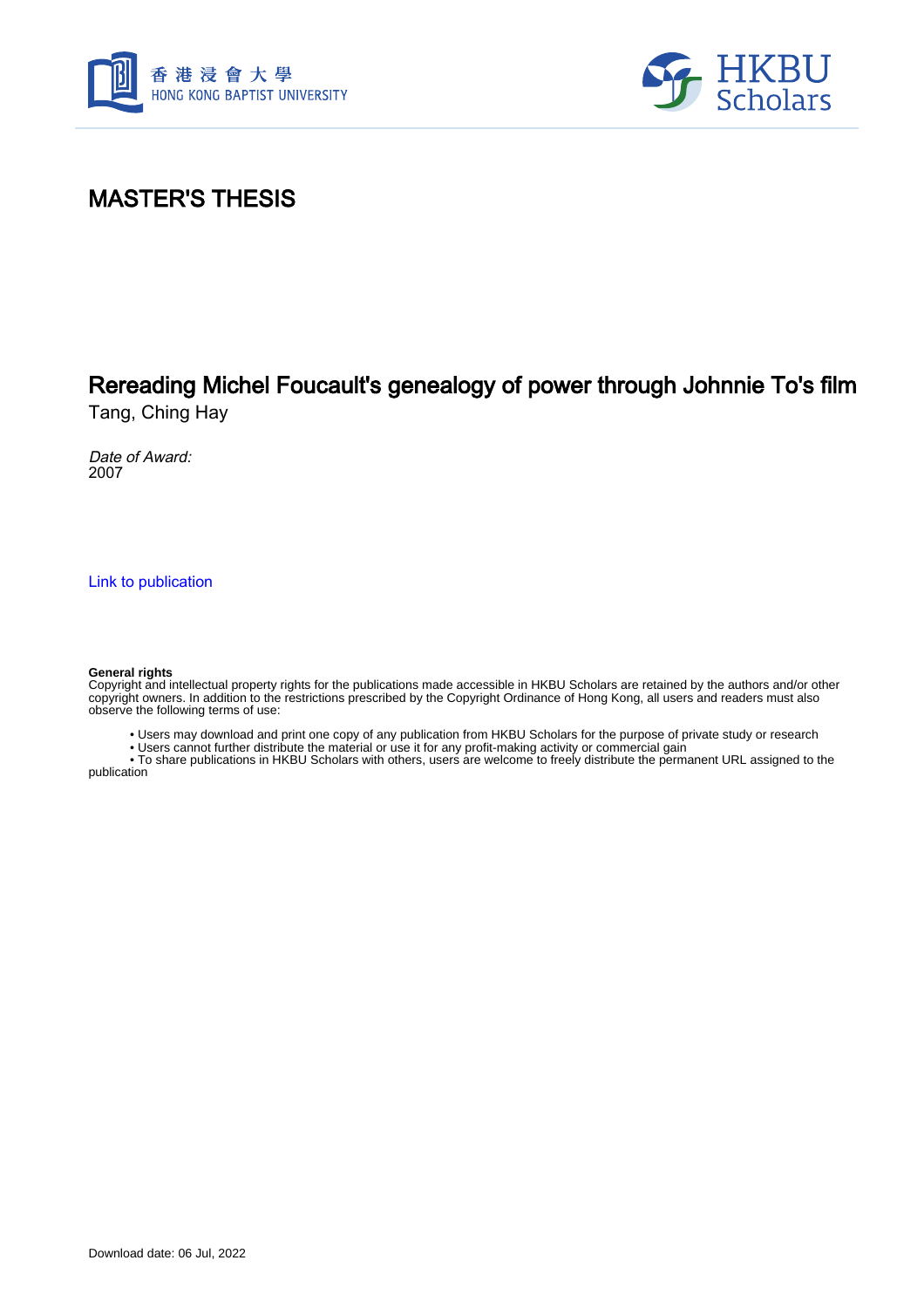### **Rereading Michel Foucault's Genealogy of Power through Johnnie To's Films**

**TANG Ching Hay** 

**A thesis submitted in partial fulfillment of the requirements** 

**for the degree of** 

**Master of Philosophy** 

**Principal Supervisor: Dr. LO Kwai Cheung** 

**Hong Kong Baptist University** 

**May 2007**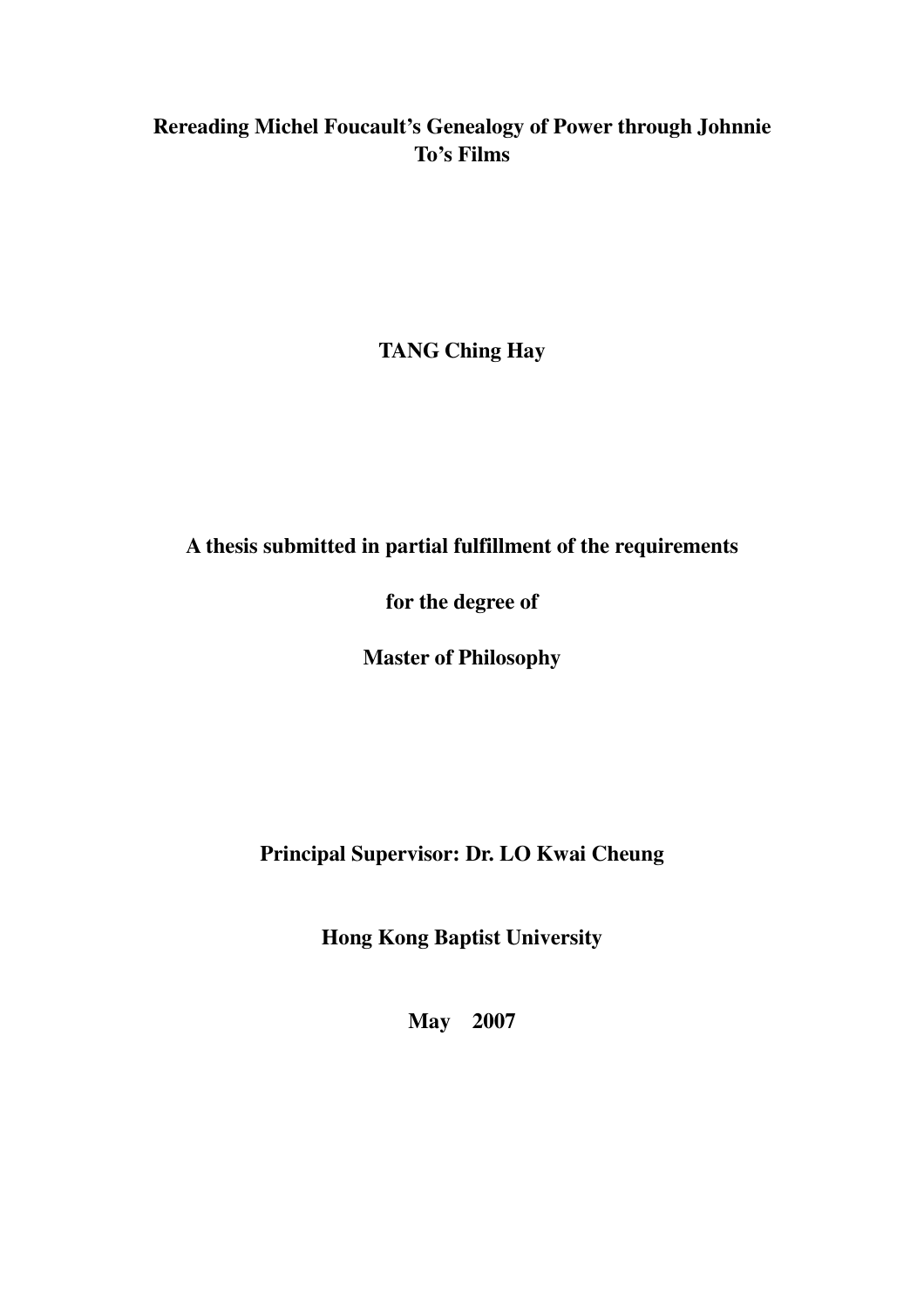#### **Abstract**

Michel Foucault introduces his concept of power implicitly through his descriptions of various experiences: madness, clinic, psychiatry and sexuality. In fact, Foucault's theory of power is concerned with manifesting itself through the analysis of power in the "history of the present". According to Foucault's project, which wants to search for the "origins of origins", three domains are inter-related: truth, power and ethic. This thesis will focus on the relationship between power and ethics. I refer to the panoptic mechanism of disciplinary power, and power relations as war. In addition, I also develop Foucault's analysis of subjectivity in terms of what he calls "technologies of self".

However, Foucault is never straightforward in telling us what the concept of power is, but a focus on films produced by Johnnie To's Milkyway Image can be an effective tool to reread and reflect on Foucault's ideas. To's films - including *Too Many Ways to be Number One*, *The Longest Nite*, *PTU*, *Where A Good Man Goes*, *Running On Karma* and *Election* series - are used as an illustration of Foucault's theory as well as a stage of philosophical argument. From this thesis, Foucault's conceptual ideas and Johnnie To's films can mutually benefit our understanding of philosophy and film.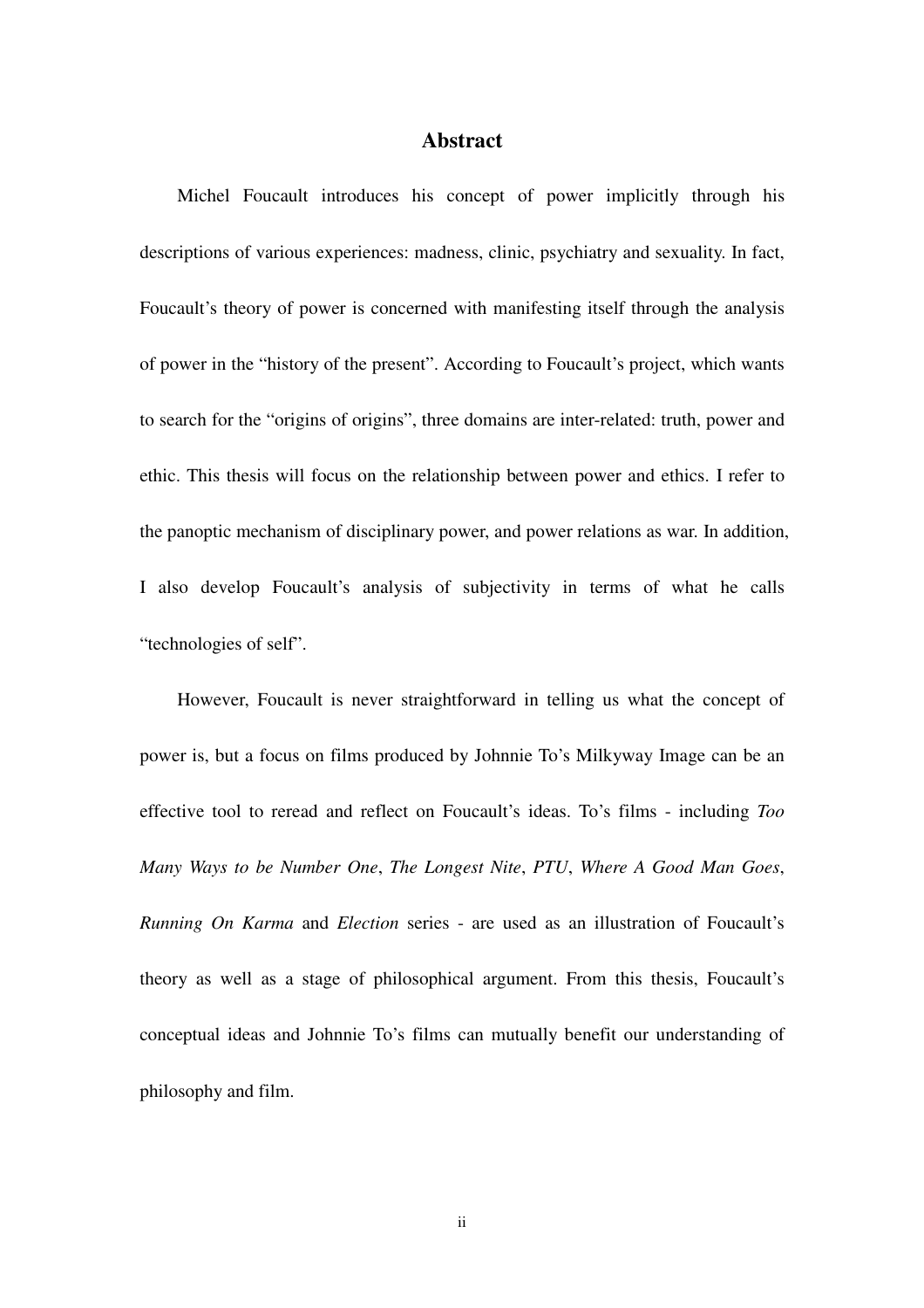### **TABLE OF CONTENTS**

|                  | <b>Declaration</b>                                                             | $\mathbf{i}$            |
|------------------|--------------------------------------------------------------------------------|-------------------------|
|                  | <b>Abstract</b>                                                                | ii                      |
|                  | <b>Acknowledgements</b>                                                        | iii                     |
|                  | <b>Table of Contents</b>                                                       | iv                      |
| <b>Chapter 1</b> | <b>Introduction</b>                                                            | $\mathbf{1}$            |
| 1.1              | <b>Genealogy of power</b>                                                      | $\mathbf{1}$            |
| 1.2              | Johnnie To's films as an effective tool for rereading                          | $\overline{\mathbf{4}}$ |
|                  | <b>Foucault's genealogy</b>                                                    |                         |
| 1.3              | Johnnie To's style – entrapment and powerlessness                              | $\overline{7}$          |
| <b>Chapter 2</b> | <b>Subjugation Violence</b>                                                    | 14                      |
| 2.1              | Historico-political discourse on war of power                                  | 16                      |
| 2.1.1            | War in Discipline and Punish and The History of<br><b>Sexuality</b>            | 17                      |
| 2.1.2            | War in Society must be Defended                                                | 20                      |
| 2.1.3            | Hobbes's interpretation of war                                                 | 24                      |
| 2.1.4            | Boulainvilliers' generalization of war                                         | 26                      |
| $2.2\phantom{0}$ | <b>Power/war/violence – Election</b>                                           | 30                      |
| 2.2.1            | War of Inequality - Wo Shing "nation"                                          | 34                      |
| 2.2.2            | Institutionalization of war - strategic games                                  | 39                      |
| 2.3              | Counter-narrative of history – Violence in other senses                        | 42                      |
| 2.3.1            | "Symbolic" Violence                                                            | 44                      |
| 2.3.2            | <b>Benjamin's concept of Violence</b>                                          | 48                      |
| 2.3.3            | <b>Deleuze's concept of Violence</b>                                           | 50                      |
| 2.3.4            | <b>Jimmy's idea of Violence</b>                                                | 54                      |
| 2.3.5            | <b>Counter discourse - Revolutionize Violence</b>                              | 57                      |
| <b>Chapter 3</b> | <b>Hegemonic Power evolution</b>                                               | 61                      |
| 3.1              | <i>History of Sexuality vol. 1</i> - Missing image of children<br>masturbation | 63                      |
| 3.2              | <b>Abnormal sexuality - Children sexuality</b>                                 | 68                      |
| 3.2.1            | <b>Masturbation-</b> the matter needs to confess                               | 68                      |
| 3.2.2            | Children masturbation – power shift from priest to                             | 71                      |
|                  | doctor                                                                         |                         |
| 3.3              | <b>Hegemonic framework – Interpretation of power</b><br>evolution              | 77                      |
| 3.3.1            | The equivalential chain of infantile sexuality                                 | 77                      |
| 3.3.2            | Logic of difference – the solution of Panopticon?                              | 87                      |
| 3.3.3            | Empty place of power in the film context                                       | 91                      |
| 3.3.4            | Empty place of power - catalytic agent of hegemonic<br>practice                | 101                     |
| <b>Chapter 4</b> | Self or others?- the power relations of Ethics                                 | 105                     |
| 4.1              | Mastery of others - mirror that reflects oneself                               | 108                     |
| 4.1.1            | <b>Socrates-Alcibiades text</b>                                                | 108                     |
| 4.1.2            | Be dominant or being dominated by others?                                      | 112                     |
| 4.2              | Take care of self – the Art of life                                            | 120                     |
| 4.2.1            | <b>Running on self</b>                                                         | 126                     |
| 4.3              | Foucault's Ethics - experience the self                                        | 132                     |